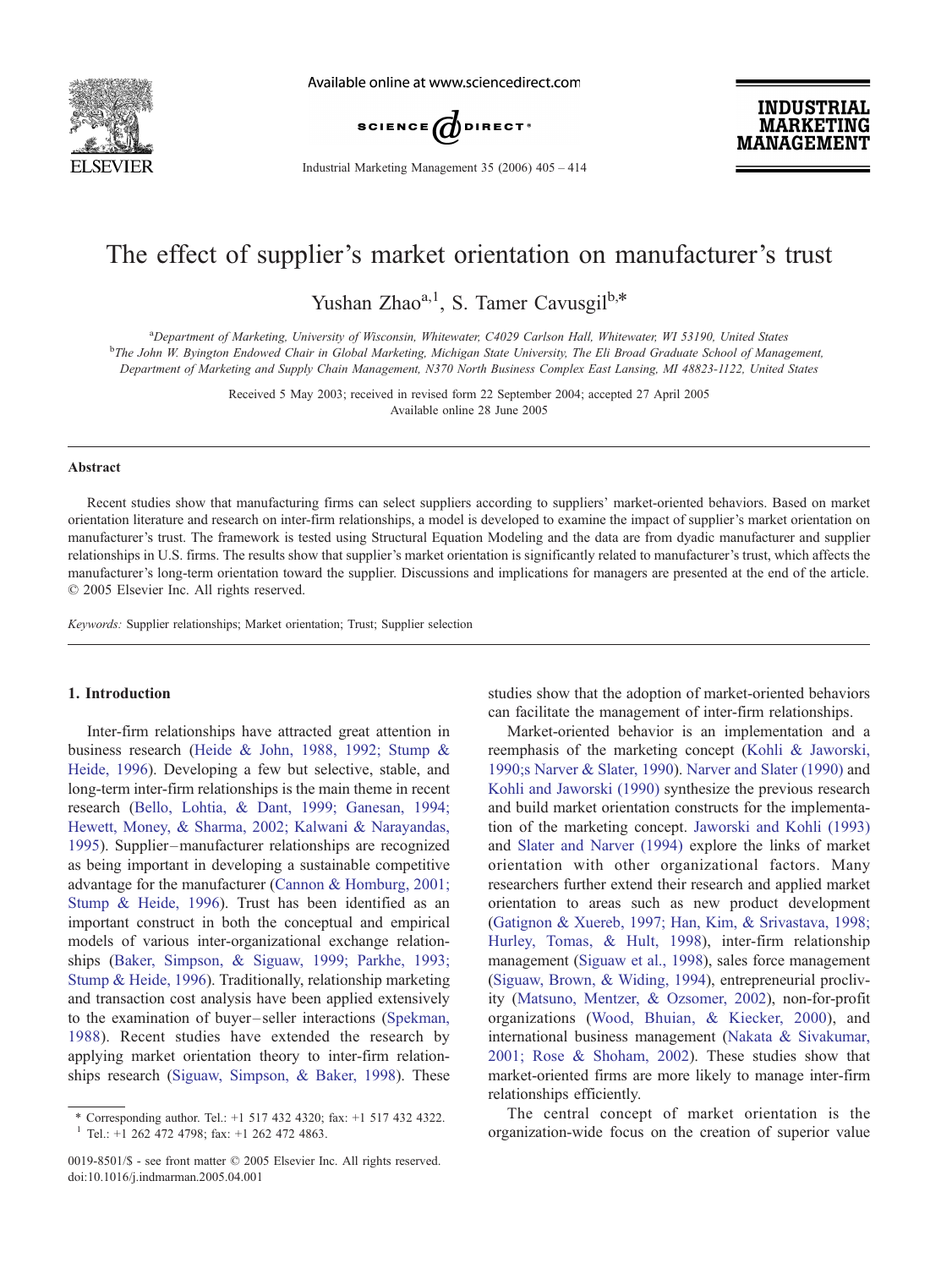for customers [\(Narver & Slater, 1990; Slater & Narve](#page--1-0)r, 1994). It includes the generation of customer-focused market intelligence, the dissemination of this intelligence throughout the organization, and the formation of organization-wide actions to satisfy customers' demand[s \(Jawo](#page--1-0)rski & Kohli, 1993). Understandably, market orientation greatly influences buyer – seller relationships since customers (buyers) play an important role in market-oriented firms.

The supplier-manufacturer relationship represents a typical buyer – seller interaction in the market. Suppliers' market-oriented behaviors would undoubtedly affect a manufacturer's perception in the relationship and further influence the outcome of the relationship [\(Siguaw et al](#page--1-0)., 1998). In this study, a model is proposed for the study of the impact that supplier's market orientation has on manufacturer's trust. Dyadic data were collected from the manufacturer and supplier relationships in U.S. firms so that the model could be tested. According to market orientation literature, a market-oriented supplier is likely to support the manufacturer in many aspects such as customer service and new product development. Supplier's market-oriented behaviors enhance manufacturer's trust, and this trust positively affects manufacturer's long-term orientation toward the supplier.

In the next part, the model of the study and research hypotheses are presented. After this, the methodology of the study and the results are discussed. The final part points out the implications of the study, the limitations of the research, and future research directions.

#### 2. The model and hypotheses

The model in Fig. 1 is based on an intensive review of the literature on market orientation and inter-firm relationships. The literature on market orientation reveals that a market-oriented firm aims at finding and satisfying customers' needs [\(Jaworski & Kohli, 1993; Kohli &](#page--1-0) Jaworski, 1990; Narver & Slater, 1990; Wood et al.,

2000). A supplier's market-oriented behavior is a strong signal of commitment to the relationship—a sign of its willingness to devote itself to the relationship [\(Heide &](#page--1-0) John, 1992; Stump & Heide, 1996). The manufacturer thus would reciprocate this commitment with great trust in the supplier. This trust further leads to manufacturer's longterm orientation toward the relationship. The literature on market orientation and inter-firm relationship suggests that certain environmental factors, such as market volatility and competitiveness, moderate market orientation and outcome relationship[s \(Jaworski & Kohli, 199](#page--1-0)3). What follows is a series of detailed discussions on the model and research hypotheses.

#### 2.1. Market orientation

Marketing researchers have provided diverse but, to some degree, consistent definitions for market orientation. Market orientation is defined as the organization-wide generation of market intelligence regarding customers' needs and competitive information, the dissemination of intelligence in the whole organization, and responsiveness throughout the organization [\(Kohli & Jaworski, 199](#page--1-0)0). [Narver and Slater \(1990](#page--1-0)) identified three components of market orientation: customer orientation, competitor orientation, and inter-functional coordination. [Day \(1994](#page--1-0)) also stresses a "market-driven culture," which is similar to market orientation as defined by [Narver and Slater \(1990](#page--1-0)). He values the understanding of customer needs and emphasizes functional coordination across organizations. Therefore, market orientation is a set of behaviors, activities, and cultural norms that emphasize customers, competitors, and inter-functional coordination [\(Brown, Mowen, Dono](#page--1-0)van, & Licata, 2002; Hurley et al., 1998).

Customer orientation implies that a firm puts the customer's interest first [\(Deshpande, Farley, & Webste](#page--1-0)r, 1993; Joshi & Randall, 2001). A supplier understands a manufacturer's needs in two ways: by understanding the entire value chain, not only as it is today but also as it will



Fig. 1. A model for studying supplier market orientation and manufacturer's trust.